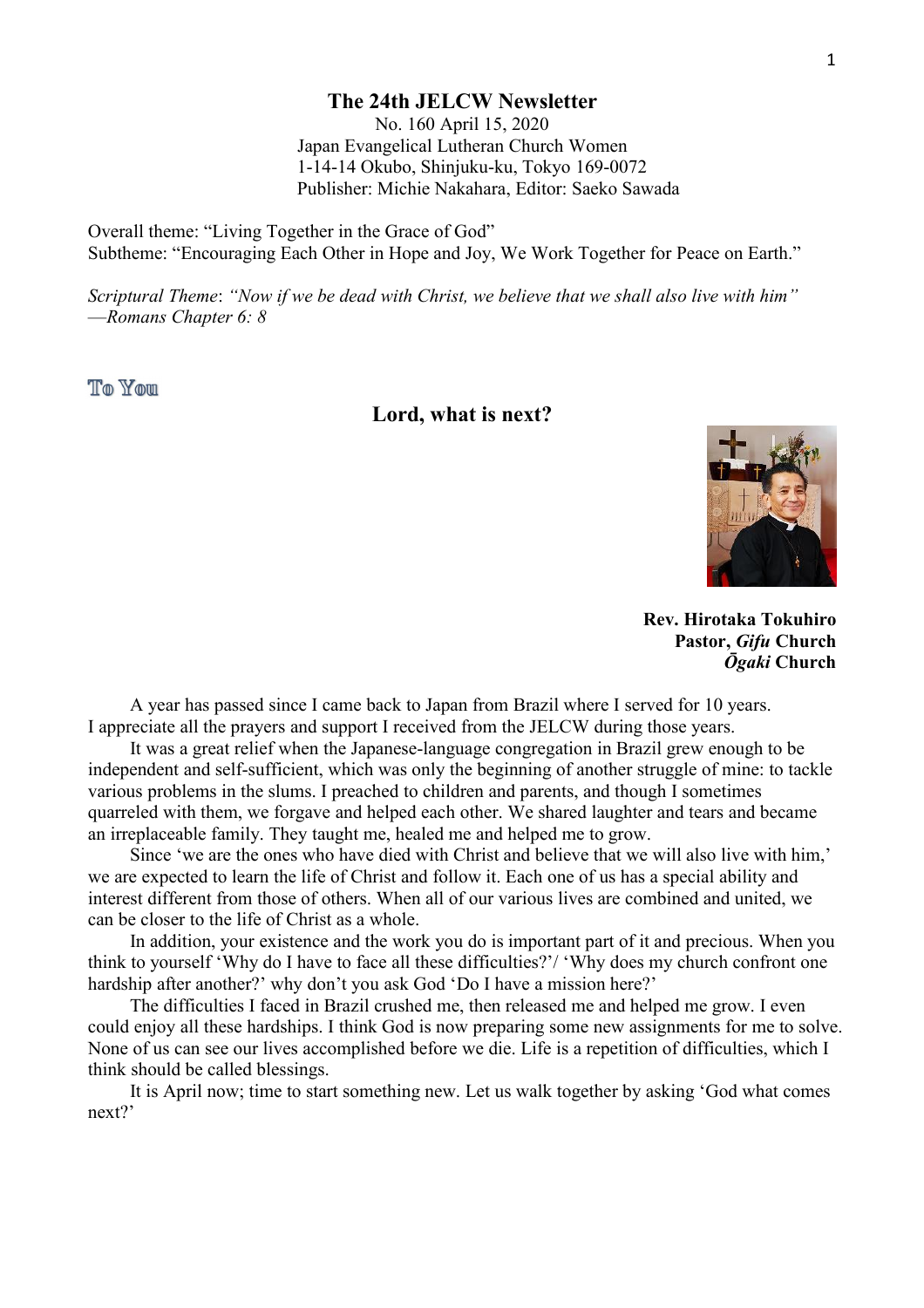## Reports from the Districts

## **East District Women's Group/EDWG - Hitherto and hereafter-**

#### **Naomi Ichikawa, President**

After I started to work as the president of EDWG, I clearly realized that every activity done up until today was handed down by our sister members' sincere works and prayers. I had often heard about the past activities in our district, but I have to admit I did not know what was exactly done. When I appealed to the members for goods for events, a lot of handicrafts made with great care and time were offered. I thought I could hear their prayers inside the offerings. I strongly felt a necessity to let all the members know of our fellow volunteers' heartfelt activities so that we can better develop a circle of voluntary works.

At the autumnal district meeting, we discussed how to connect all the districts' events so that

each district regards them as its own. Due to the shortage of time to discuss, we sent out a questionnaire to collect the members' opinions and distributed the meeting minutes. We were grateful to have JELCW president Ms. Nakahara till the end of the meeting.

We have started to be connected and walk together believing that the Lord is always with us.

We would like to make a step forward to answer the theme 'Turn our eyes more to society'.

## *Tokai* **(East Pacific Coast) District Women's Group/TDWG -Joy of having sisters in faith-**

#### **Shigeko Sakai, President**

The first meeting of the 22<sup>nd</sup> TDWG was held at *Kakegawa-Kikukawa* Church on November 16 th , 2019. There were 48 attendants from 19 churches in the *Tokai* District.

After the opening worship, Pastor Hiromichi Yokota gave a speech on his experience of refugee support in the Republic of Burundi. It was such a touching story that we were inspired to do something. The attendants were divided into three groups to discuss our future vision and also to



talk about how to choose the next executive members.

At the beginning of the discussion, I said that the declining number of members is unavoidable and common to all churches, but I hoped the discussion would be a productive one, which it turned out to be. It was very encouraging to hear some members mention that we in our  $60s$ , 70s or 80s still have energy to do voluntary work instead of the young people who are busy with work or raising children.

Receiving the blessings from God, we are ready to go forward with the joy of having sisters in faith.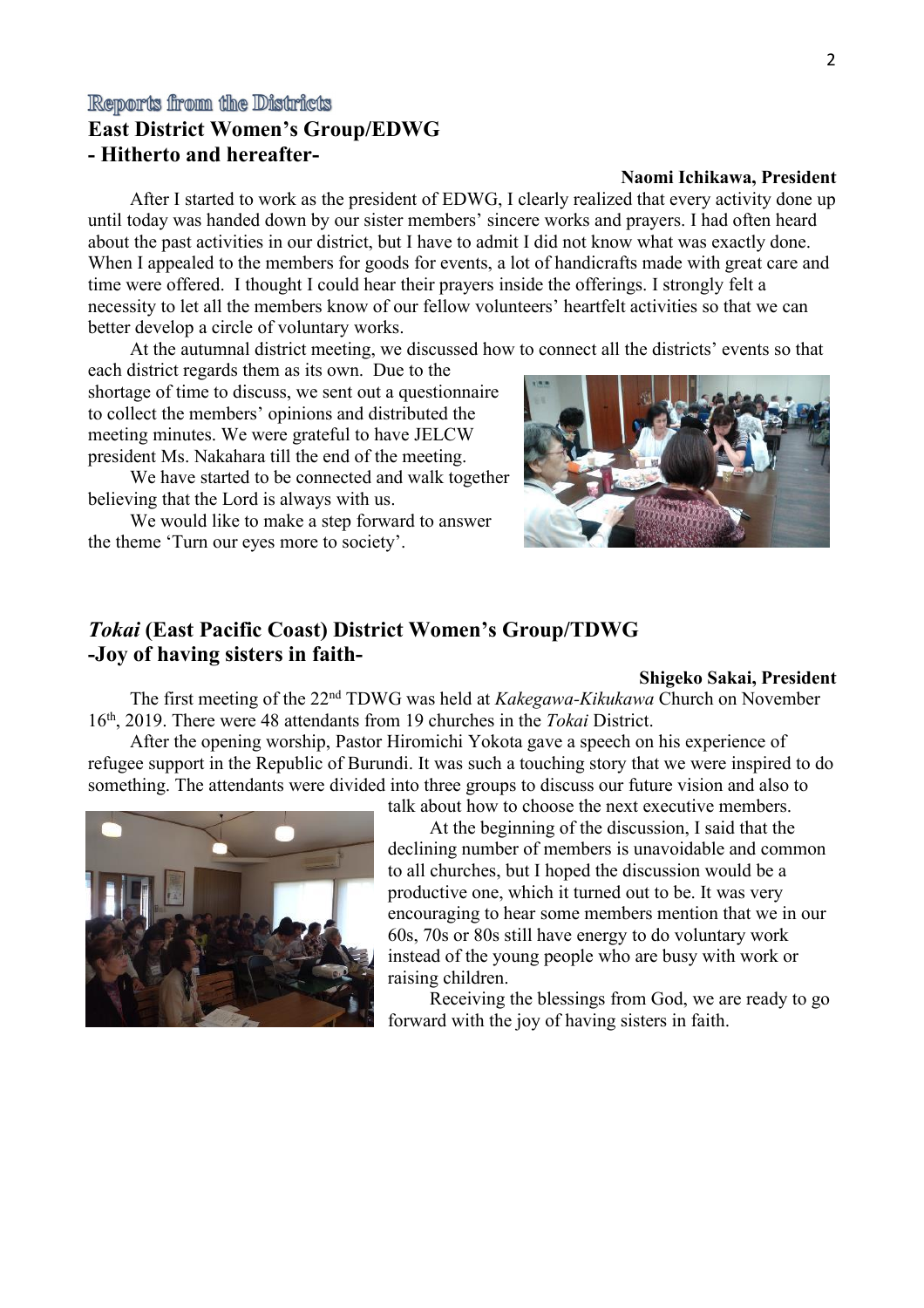## **West District Women's Group/WDWG -Dogwood Gathering-**

#### **Shigeko Sakai, President**

On September 23<sup>rd</sup>, the Autumnal Equinox, we held a retreat called 'Dogwood Gathering' at *Saijo* Church.

Dr. Urara Masaki from the *Kobe* Lutheran Seminary and *Kansai* Bible Seminary was the speaker. She spoke on the theme 'We live with Christ in the power of God' and the subtheme 'To Mary, Martha and You'. She earnestly interpreted how we should be as Christian women.

We, who live for the moment in communities, at home, church, and in the workplace, are Mary as well as Martha. We would like to move ahead with the power of God to return the blessings.

The number of WDWG members is very small but we are trying to do our very best. We will keep on marching together with Dr. Masaki's message in our mind.<br>Pastor Suzuki and our brothers helped us prepare

for the retreat amidst a typhoon, and we were able to hold it on a sunny day just after its passing.

## *Kyushu* **District Women's Group/KDWG -Sharing the blessings-**



#### **Miho Hirayama, President**

In the morning of September 26<sup>th</sup>, the chairpersons of KDWG had a meeting where activity reports from each district were shared and later in the afternoon, a joint retreat with the *Kumamoto* Area's 'Autumnal Gathering' was held.

We have been supporting the 'District Summer Camp for Junior and Senior High School Students' for years. A mother whose son attended the camp gladly talked about her son's growth through the camp and also the blessing of providing a church as a camp site in return. It was lucky for us to be able to hear this mother's feelings and thoughts in person, not in a written form. We



also shared the reports from the *Fukuoka* Area and the *Chikugo* Area. Hoping that the 25<sup>th</sup> JELCW meeting will be successful, both the former and the current executive members spoke.

In the afternoon, Ms. Kazuko Matsuzawa, a representative of '*Tomoni-ikiru* (Live Life Together)' spoke of its educational support in a northernmost prefecture of Bangladesh. We hoped that we could put our prayers into action.

As a flock praying together, we had the opportunity to share in our blessings. And now, we will leave for tomorrow full of energy.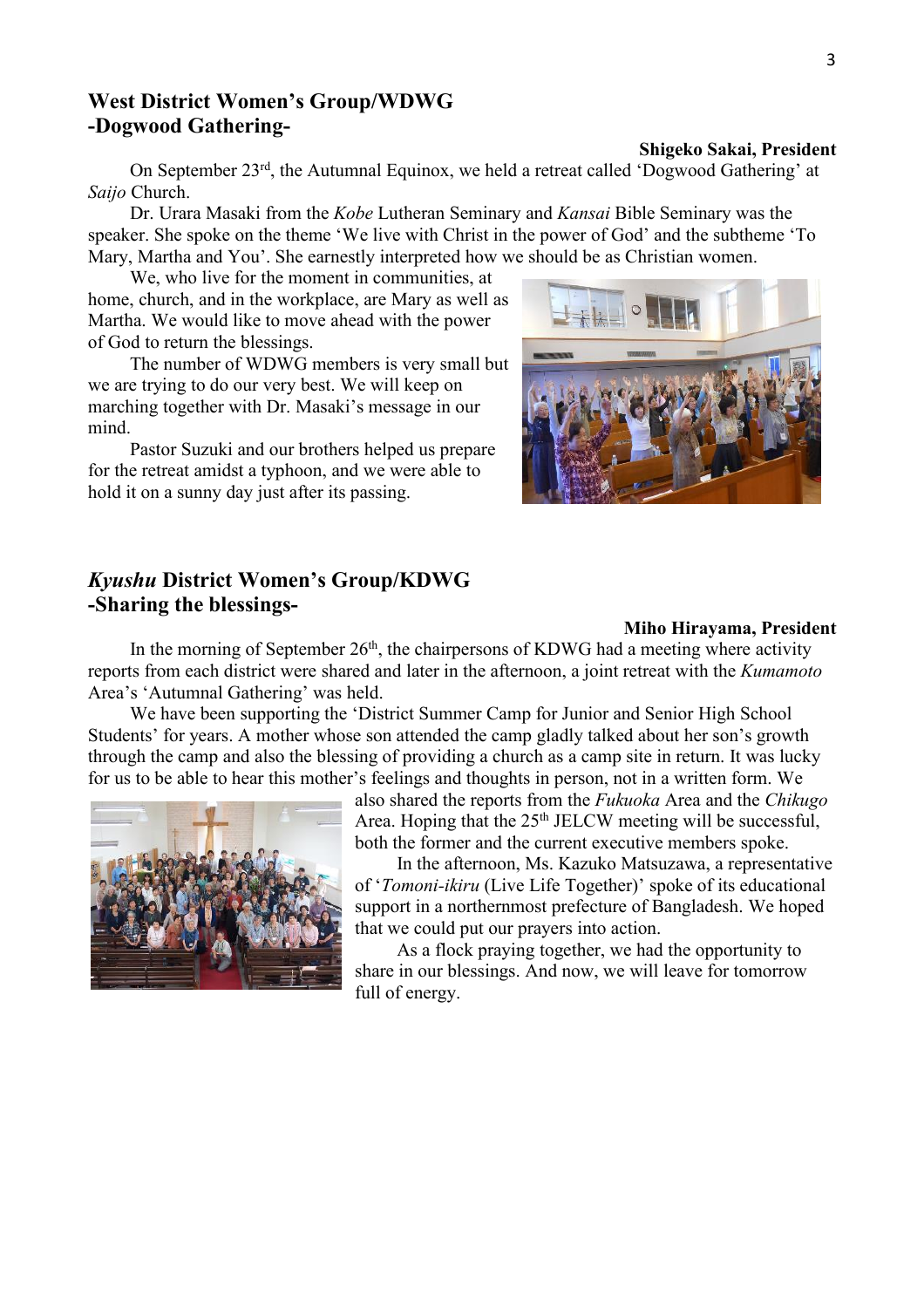## Turn Our Eyes More to Society

## **Our Neighbor Minorities**

There are people trying to find a place and time where they can be themselves struggling with internal conflicts and feeling difficulties to lead everyday lives. Hard to be understood, they are also exposed to the bias against them among ordinary people.

Though, the issue of minorities might be a very delicate and difficult theme to discuss, let us just listen very carefully to the voices of the contributors. May there be a society where each individual is respected!

## **Living in church as a Christian with a diversity of genders and sexualities Mio Aoki**

## *Kengun* **Church**

For the past half century, I have been suffering from living as my true self. I am a transgender woman, a so-called 'sexual minority' in Japan.

"Repent! Otherwise evil destroys you."

Haunted by these words, I tried not to disclose my situation even after I was baptized. I thought my very existence went against the Bible and my parents' wishes. "Am I an evil Christian attending worship in church, who will not repent for the rest of my life?" I prayed and prayed seeking an answer to my identity.

I had no one to whom I could express my anguish or consultwith except a friend I've had since my childhood, who suggested that I keep it to myself.

Badly depressed, I attempted suicide. I entered a rehabilitation facility and transcribed the Bible like a child in starvation, day after day. I did not tell anybody about my agony. I kept praying so that I could get over it. A pastor visited me, but I could not confess.

"Will I be forgiven? Where should I go for help if I am expelled from church?" With a resolute determination, I visited a pastor to tell him that I am transgender.

He most calmly responded to me. I learned later that he had a deep understanding of people like me. I was awfully grateful that I had been baptized in a Lutheran church. At that time, I did not want anybody to know about my identity, but a huge natural disaster made me disclose it.

A horrible earthquake occurred in Kumamoto in 2016. I evacuated to a designated shelter, but I could not bring myself to share a room or take a bath with men because of my gender identity. My body shape had started to change due to a long estrogen administration. I hesitated to use either the men's or women's restroom. I was practically kicked out of the shelter. Having nowhere else to go, I visited my church to survive. I had no choice but tell the people there that I am transgender.

Later on, the pastor suggested to me that I join the Women's Group of the church and I followed his advice.

Some say that it is a distinction, not discrimination. I think both are the same in a sense of color coding. I am engaged in LGBT enlightenment activities. A lot of people listen to me with great interest. What makes me sad is that most of them feel sorry for us and show us a pitiful look. We are not pitiful souls. All we want is to be treated normally just like others.

In Japan, LGBT is thought of as a gender identity disorder, a kind of illness. The WHO declares that a gender identity disorder is not an illness and denying it is a violation of human rights.

Outsiders even called me 'rotten apples hanging around a church' last year, but I strongly believe that Jesus loves people like me as well.

I am leading my life as a queer person with resolution and pride just like Jesus was in ancient days.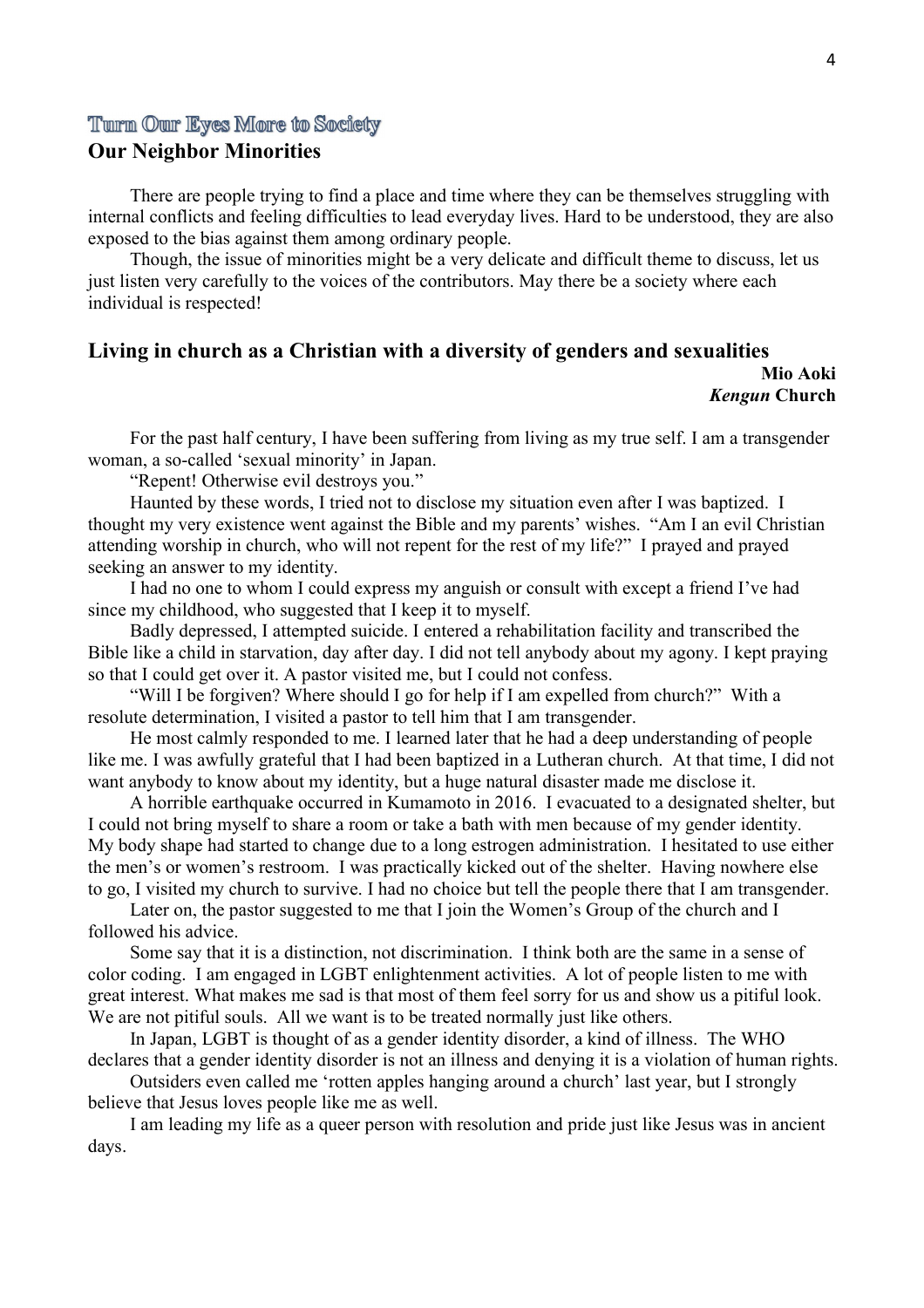### **Introducing Minority Mission Center**

#### **Rev. Li Minseng Pastor,** *Den***'***enchofu* **Church**

In 1977, the UN Human Rights Subcommittee expressed the view that 'minority' does not only mean a group of small number of people but also those who are in a vulnerable position and rarely have an opportunity to express themselves. In that sense, a society that listens to minorities may be 'the one where people in a powerless position are not excluded but a variety of individuals'

voices echo one another.' The four pillars that support our concept are 'A Fight against Racism', 'Education Program for Youth', 'Development of Spirituality for Conciliation and Peace' and 'Spreading the Concepts Both Domestically and Internationally,' aiming at achieving a peaceful society richly based on a multiethnic and multicultural co-existence.

It may sound a little contradictory, but staying close to minorities means being aware of 'how seldom we listen to them.' That means 'to face our own human frailties' unable to  $\frac{1}{\sqrt{|\mathbb{E}[\mathbb{E}[\mathcal{E}]} \times \mathbb{E}[\mathbb{E}[\mathbb{E}[\mathcal{E}]} \times \mathbb{E}[\mathbb{E}[\mathbb{E}[\mathbb{E}[\mathbb{E}[\mathbb{E}[\mathbb{E}[\mathbb{E}[\mathbb{E}[\mathbb{E}[\mathbb{E}[\mathbb{E}[\mathbb{E}[\mathbb{E}[\mathbb{E}[\mathbb{E}[\mathbb{E}$ be the one we wish to be. Only when we acknowledge our weaknesses, we can respect the diversity in our society.

We started a program in the autumn of 2017 named "Colorful Café." We listen to life stories of people who have roots in foreign countries and compile them into *manga* (comic book.) We issued two volumes named "Our Colorful Friends." We distributed one of each, so please have a look at it. (NCC Human Rights Committee for Foreign Residents in Japan)





### Imtroducing Six JIELC Churches Registered as Tangible Cultural Property

In order to raise public awareness of and interest in the preservation and utilization of cultural properties, historical buildings over 50 years old are registered by the Agency for Cultural Affairs.

With *Kurume* Church and *Kumamoto* Church now having been registered, the JELC currently has six registered churches. The following is the introduction of them in order of the registration.

## **=***Ogi* **Church (Ogi City, Saga Prefecture) =**

Constructed 1938

Registered December 11, 1998

*Ogi* Church is a wooden architecture with a gable roof (*kirizuma-yane*). The western side of a one storied chapel is semi-circular where the altar is. The eastern side of the church has a two-storied hall connected to a rectory. The site area is 247 square meters.

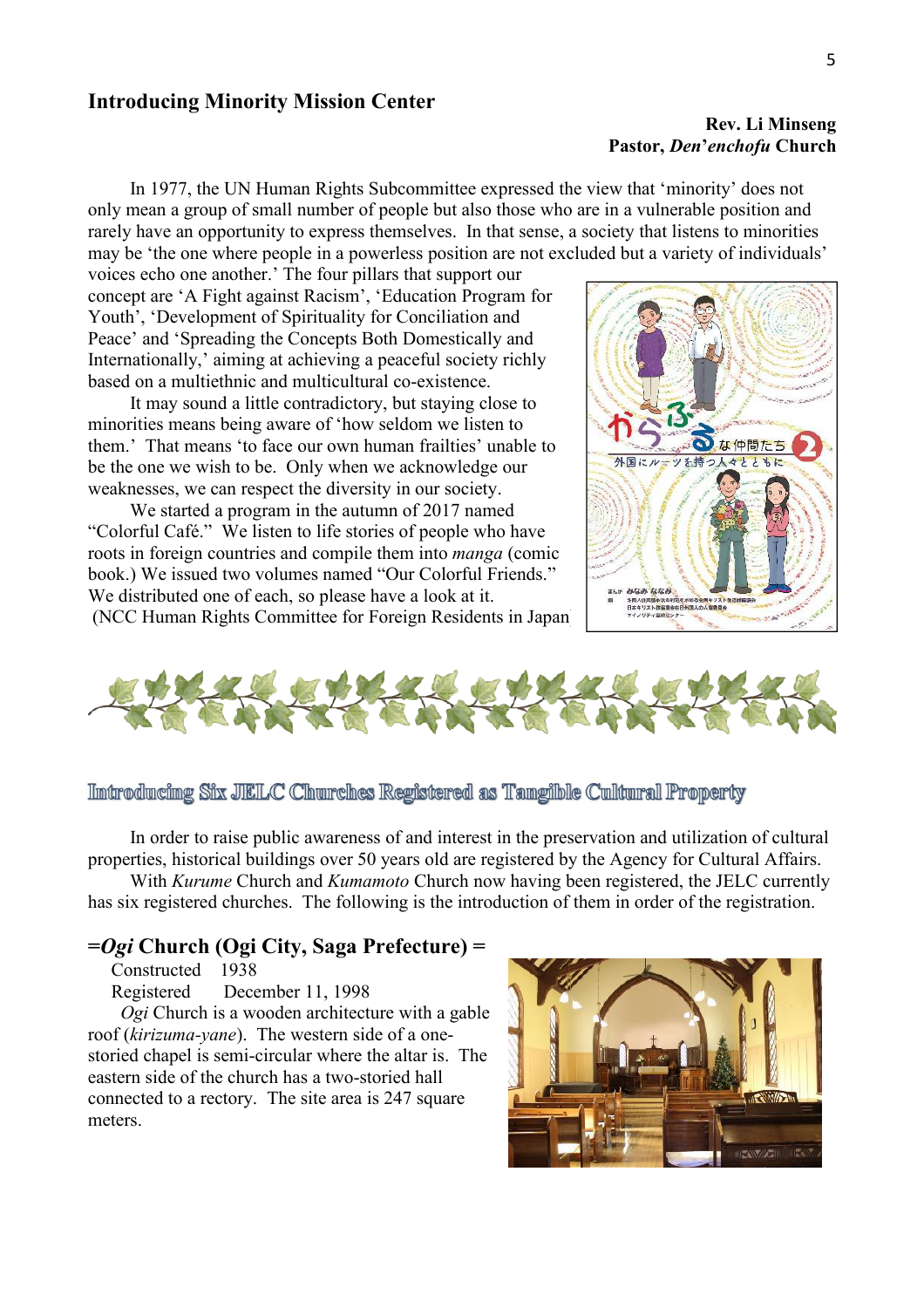## **=***Ichikawa* **Church (Ichikawa City, Chiba Prefecture) =**

Constructed 1955 Registered October 23,2008 The beginning of *Ichikawa* Church was brought about by Missionary A. Paulus who started a worship gathering at her residence in Kōnodai, Ichikawa City. Later, a building in

the area that used to be a military barrack was used as a place for worship. In 1955, *Ichikawa* Church was constructed near a river. In 2012 it underwent a thirteen month-long renovation and is loved by the people in the community.



## **=***Fukkatsu* **(Resurrection) Church (Nagoya City, Aichi Prefecture) =**

Constructed 1953

Registered August 13, 2012

'The church itself, as a piece of architecture, preaches the gospel'- that is what I learned when our church was registered. God has been leading more people to the church than we thought. We can see the architect Mr. William Merrell Vories' way of living and his philosophy based on faith here and there in church. We are pretty sure God deems our church to be good.



## **=***Okazaki* **Church (Okazaki City, Aichi Prefecture) =**

Constructed 1953

Registered December 24, 2013

Designed by Mr. Vories, it has rough white walls and its roof is made of salt-grilled red bricks. There is a small steeple with a cross on the roof. On the ceiling inside, we see a wooden king-post truss

which gives us a sense of ascending. Sunrays from slit windows on either side of the altar light up a communion table and a cross above and behind the altar.



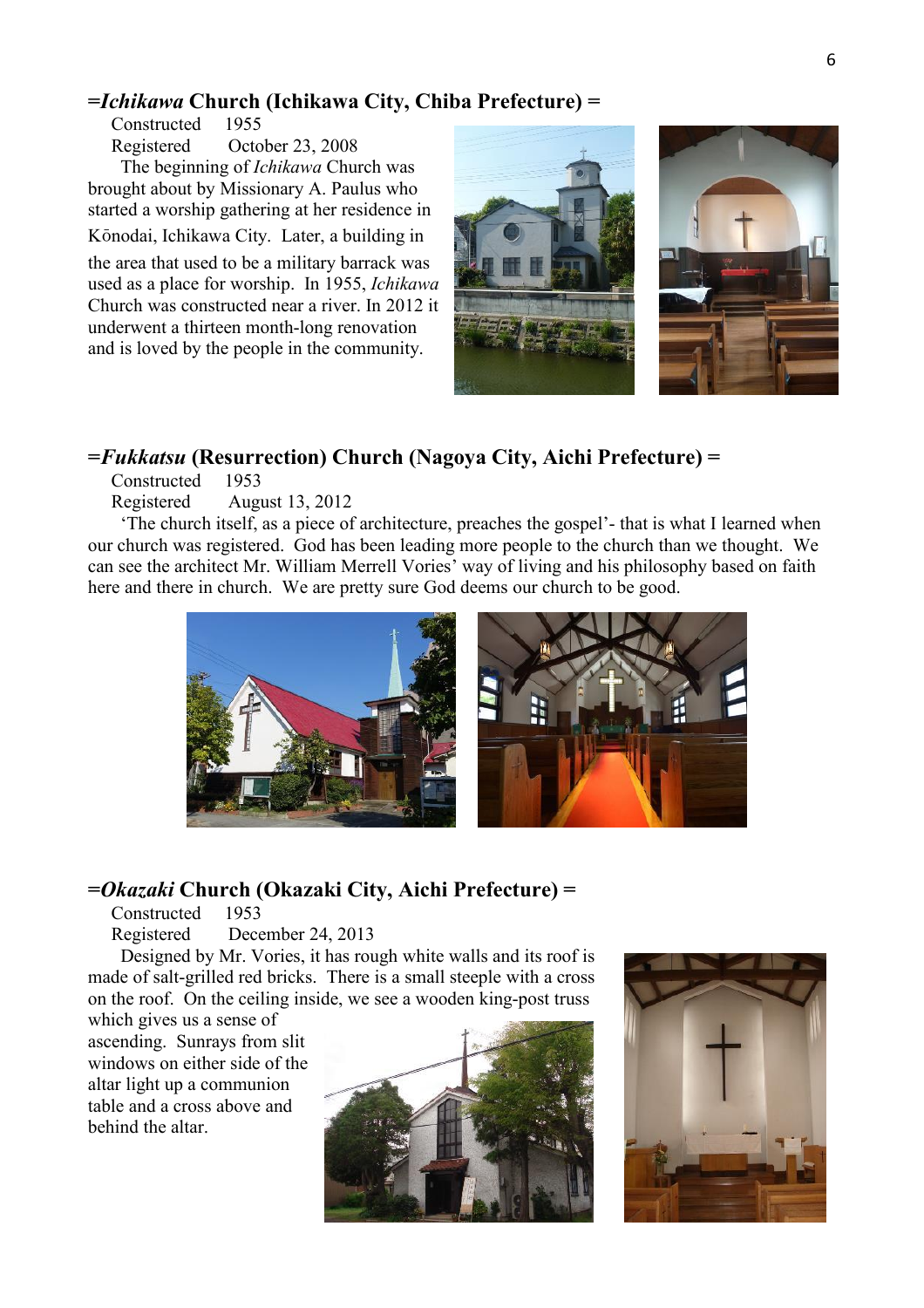## **=***Kurume* **Church (Kurume City, Fukuoka prefecture) =**

Constructed 1918 Registered March 18, 2019



We gratefully celebrated a centennial dedication anniversary in November of 2018. Our joy was doubled by the registration of our church as a tangible cultural property next year. Actually, it has been 119 years since *Kurume* Church started its missionary work. *Nichizen* Kindergarten, located on the same site, is 105 years old. Surrounded by tall modern buildings, the red-bricked church exudes an aura of faith.



## **=***Kumamoto* **Church (Kumamoto City, Kumamoto Prefecture) =**

Constructed 1950

Registered December 5, 2019

Every morning, the radio broadcasts traffic information around *Suido-cho* crossing, which is very close to where *Kumamot*o Church is located. It will say, for example, '*Suido-cho* crossing is congested for so-and-so kilometers.' Almost everyone in

Kumamoto City knows where our church is. It was burnt down by

air raids in 1945 but was restored in 1950. In 2016, a big earthquake badly damaged the church, but thanks to the sincere prayers by many people, it returned to the good condition it was in before. (The history of 122 years' missionary work was not interrupted)